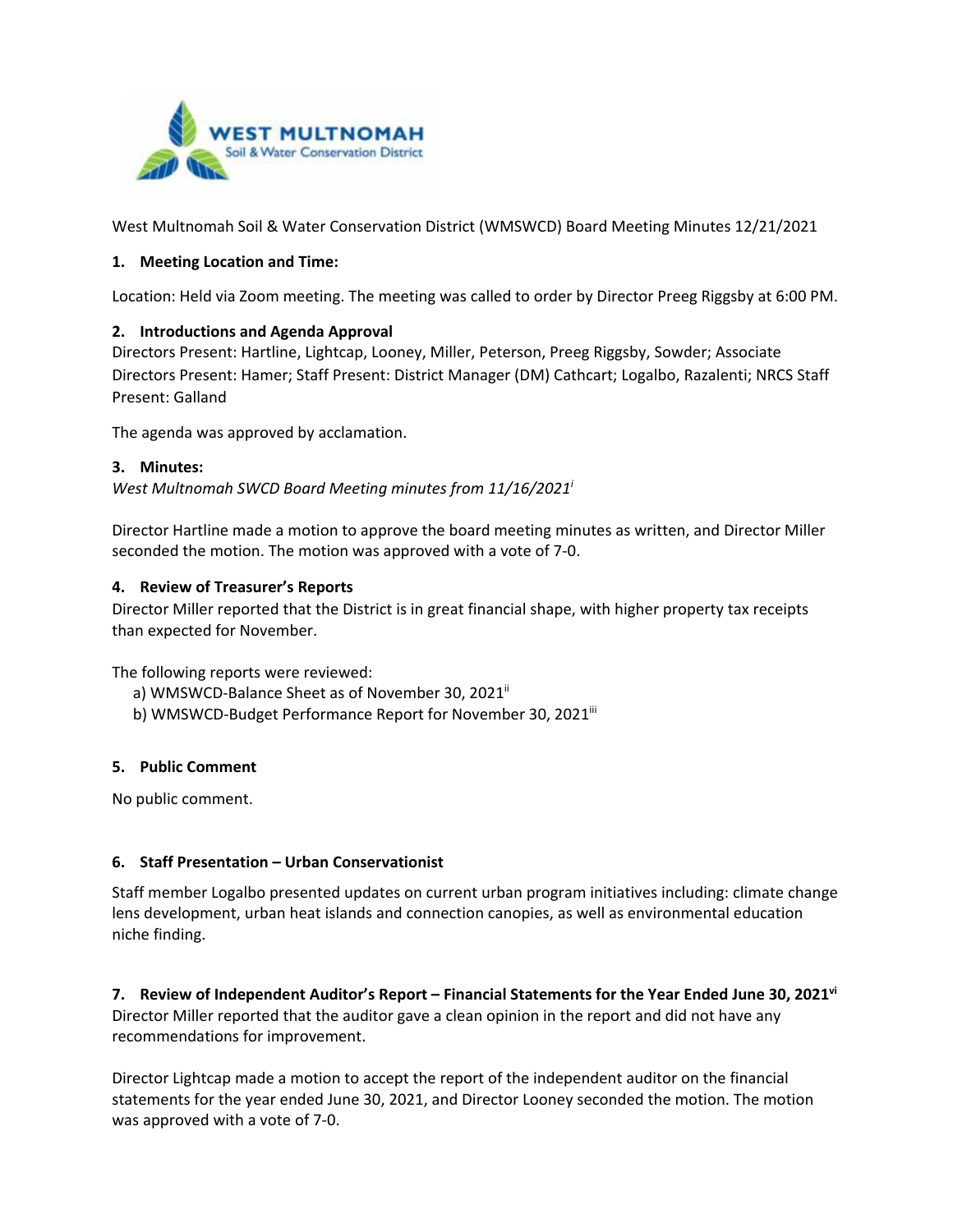## **8. U.S. Department of agriculture, Natural Resources Conservation Service (NRCS) Update**

NRCS staff member Galland reported that on the national level, if the Build Back Better Bill gets passed the annual funding for NRCS has the potential to double.

There is a local workgroup meeting tentatively scheduled for January  $27<sup>th</sup>$  from 1-3pm, and it will be in person. There may be another local workgroup meeting in late February or early March.

## **9. Leadership Succession Management Plan – Staff and Board**

Director Preeg Riggsby gave an update that there isn't a succession plan in place for senior management staff or Board positions. Staff member Levis and Director Preeg Riggsby asked for volunteers to serve on a workgroup to get a succession plan in place. Director Miller offered to join the workgroup. It is possible that Dean Moberg (At-Large Director of Tualatin SWCD) may also join this workgroup.

# **10. District Manager Report**

DM Cathcart reported that the Forest Conservationist position has been announced and the recruitment closes on January 7<sup>th</sup>. The core hiring team for this position is NRCS staff members Galland and Hensley, District staff members DM Cathcart, Kern-Korot, and staff member Razalenti, who will also provide administrative support for the hiring team. The team that will be scoring applications will be comprised of the core hiring team members mentioned (minus staff member Razalenti), and also will include Director Sowder, staff member Logalbo, and possibly one other partner, to be determined. Everyone who is serving in the hiring process will be taking part in a Bias Awareness training to help prevent personal biases from influencing any decisions.

DM Cathcart has been helping out with forestry responsibilities that need to be covered due to being down one conservationist. DM Cathcart and staff member Taylor completed a forest stewardship plan for a 60-acre property off of North Cornelius Pass Road. What is unique about the stewardship plan is it is being referenced in a permanent conservation plan easement as the document guiding allowable forest management under the easement, which has been donated to Forest Park Conservancy.

DM Cathcart reported to the Board that catalytic converter thefts are on the rise, and the District had one stolen from one District vehicle, and an attempt to steal one from another District owned vehicle. The District also had the truck broken into, with some minor items stolen. The staff are working on ways to try to prevent further vandalism/ theft.

The Safety Committee recently met and saw the need to begin more in-person interactions, but also the need to gradually reopen the office to internal staff operations. The District will take two months to slowly reopen, with staff bringing equipment back to the office over that time. The office will be fully reopened for our internal base of operations on March  $1<sup>st</sup>$ . As for public office hours, including partners coming in, this will be managed by staff by an appointment basis. The District will have public hours with staff coverage that will coincide with the Master Gardener schedule once it is known when the Master Gardeners plan on resuming their use of the office. Employees will have more flexibility to have alternative work schedules and working from home hours, as we have learned of some efficiencies in working from home.

Reopening of the office for internal operations does not mean we may not face COVID-19 workplace safety mitigation measures such as masking and distancing protocols. Regarding showing proof of vaccination, we will see where we land with proposed federal requirements for mandatory vaccinations